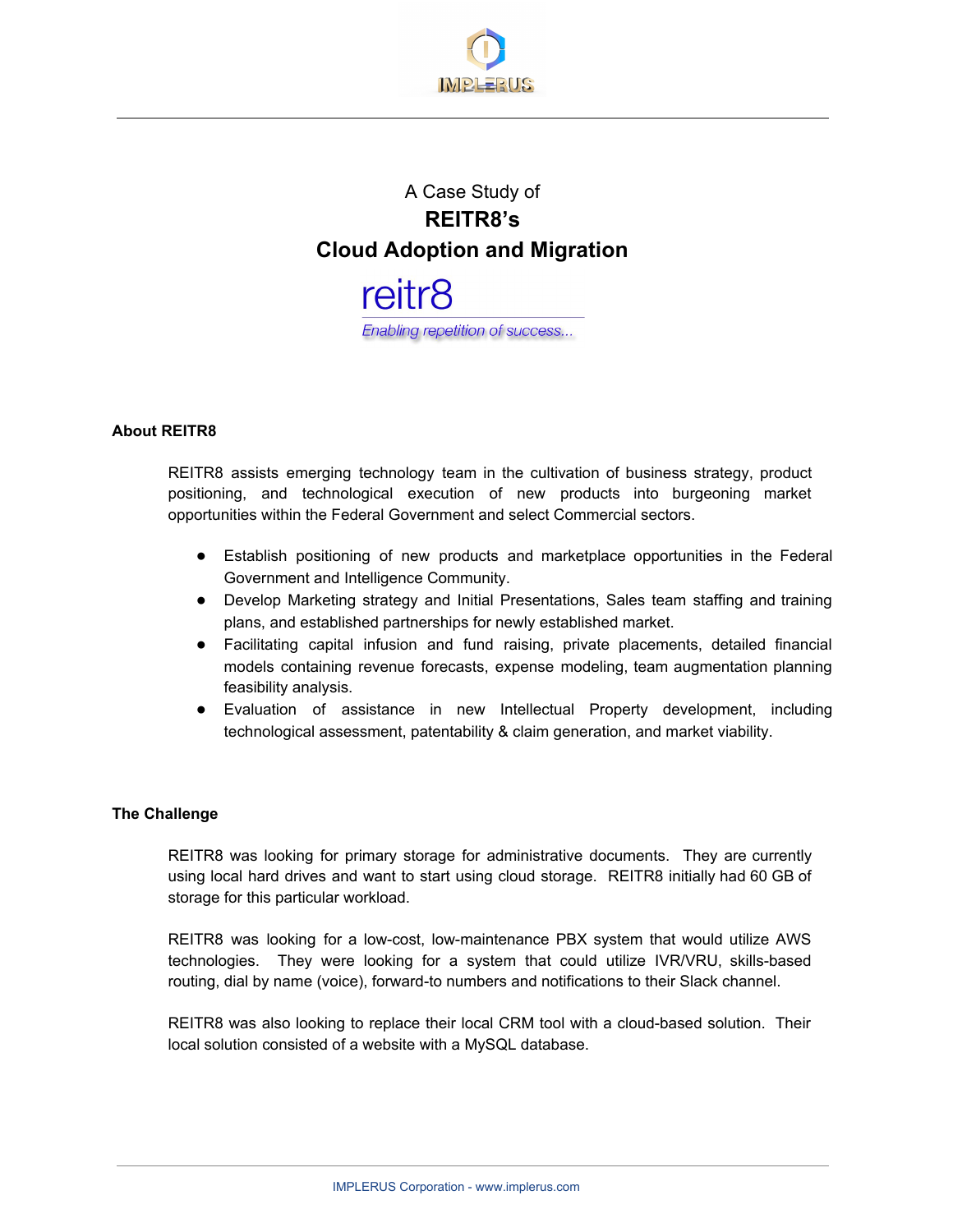## **The Solution**

IMPLERUS employed an Amazon Simple Storage Service (S3) solution for primary storage with Server access logging, AES-256 encryption, versioning and lifecycle rules. The lifecycle rules will move backups to S3 Standard-Infrequently Accessed (IA) after 30 days. Customer did not want any archival at this time. This solution provides Controlling Assets with a safe cloud storage option that is highly durable (99.999999999%), secure, encrypted and highly available.

IMPLERUS created a solution that is comprised of Amazon Connect, AWS Lambda, Amazon Lex and Amazon DynamoDB. Amazon Connect was used to port a DID and to obtain a DID number for their main company numbers. Amazon Lex was added for IVR/VRU selections and call routing. Eight Amazon Lambda functions were integrated with seven Amazon Lex Bots in order to store pertinent call-data information into two encrypted Amazon DynamoDB databases. REITR8 is keeping track of all of their employees and customers within Amazon DynamoDB. If a new client calls and is not registered, an Amazon Simple Notification Service (SNS) notification is sent to their Slack in a designated channel to ensure the new customer is handled quickly and efficiently.

All AWS Lambda functions are sourced from Amazon Connect or Amazon Lex. Amazon Connect calls Lambda functions to read/write/update the DynamoDB databases. Permissions from Amazon Connect to Amazon Lex were completed with the "aws lambda add-permission" (AWS CLI) command to ensure that only the correct instance of Amazon Connect has the required access. Amazon Connect also calls Amazon Lex Bots for dial-by-name and department directories and to obtain customer information which is stored in a DynamoDB database through an AWS Lambda function. Errors in AWS Lambda functions will send SNS events, write logs to a DynamoDB database or Amazon Simple Storage Service (S3) directory and/or are streamed to an Amazon CloudWatch Log Group. All other monitoring is done within Amazon CloudWatch.

IMPLERUS migrated their website to a Lightsail instance and their MySQL database using AWS Database Migration Service to a Multi-AZ Amazon Aurora database. An AWS Lambda function was implemented to ensure older RDS snapshots are deleted.

# **The Benefits**

Amazon S3 allows for virtually unlimited space to store REITR8's administrative documents. Amazon S3 buckets were built with private access for only the application and approved personnel, encryption of all files and user/API level activity tracking using AWS CloudTrail. Amazon S3 is providing scalability, durability (99.999999999%), version control, along with compliance and audit capabilities. This solution allowed them to have a central repository for their application data while still maintaining tight control of their data.